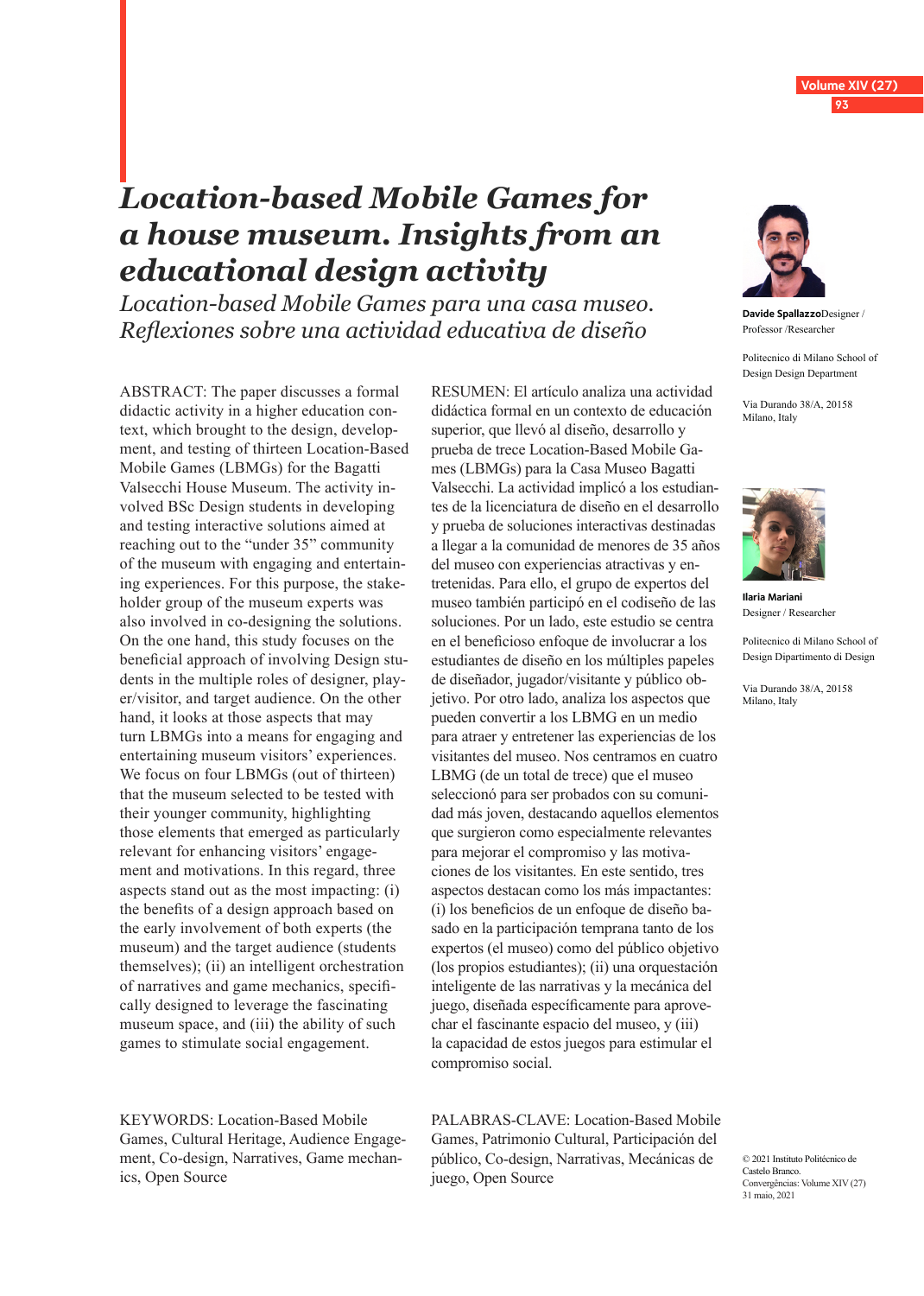# **1. Introduction**

The paper reports on a formal education activity that created thirteen location-based mobile games (LBMGs henceforth) addressed to a younger audience. The study involved a small Milanese house museum, the Bagatti Valsecchi Museum (shortened to BaVa, museobagattivalsecchi.org), located right in the Milan Fashion District, and BSc students in Design from the School of Design of Politecnico di Milano. The collaboration aimed to exploit the museum's narrative potential, reaching out to visitors under 35, a young and vibrant audience not fully engaged at the moment but very relevant to the museum.

The study's objective is to demonstrate how (i) the use of interactive media such as LBMGs, commonly used by that specific audience, and (ii) the direct involvement of the same target audience in the role of designers, may result in engaging and entertaining experiences for museum visitors. At the same time, it presents (iii) what we consider a virtuous practice for a design course, as the fact of actively involving students in all the phases of developing a working interactive system.

The focus is not on technological innovation but instead on how standard technology can be exploited to create visitor experiences that mix engaging narratives with catchy game mechanics, leveraging the potentials of being located.

## **1.1. LBMGs in Cultural Heritage: state of the art and potentialities**

The story of mobile technology in the cultural context has a long and established history dating back to the '50s (Tallon & Walker, 2008). Nevertheless, over the years, different and ever new technologies substituted the previous ones to perform the same functionality with brand new devices (Spallazzo, 2012). Despite technological advancements, the dominant visitor experience supported by digital technologies strongly relied on the audioguide paradigm. Different devices provide museums and cultural institutions patrons with passive consumption of multimedia contents to be, more or less automatically, triggered at several points of interest across the exhibition (Proctor, 2010). Alongside, games emerged as a novel, involving way to engage users with cultural contents aiming at capturing that part of cultural visitors keen to learn while having fun and personalised experience (Beale, 2011). Location-based mobile games (LBMGs), namely mobile games that leverage players' position, have been increasingly explored for achieving immersive and engaging experiences in the cultural heritage field (Malegiannaki & Daradoumis, 2017) while providing contextual information.

Seminal works on LBMGs for cultural purposes have been conducted far before the widespread diffusion of contemporary smartphones – *Environmental Detectives* (Klopfer & Squire, 2008), and *Frequency 1551* (Huizenga et al., 2009). Over the years, several research groups (e.g. Mixed Reality Lab, MIT Scheller Teacher Education Program, Waag Society), media artists (e.g. Blast Theory), and finally museums developed and tested a significant number of LBMGs. Nevertheless, most of these experiences remained in the prototype stage, and very few became commercial products daily available to visitors (Malegiannaki & Daradoumis, 2017; Spallazzo, 2012). On the contrary, video games, thus games to be played exclusively on a screen, flourished in museums worldwide, to the point that some big institutions staffed themselves specifically for their in-house development (e.g. Tate, Smithsonian, MoMA).

LBMGs have not been largely explored and offer significant room for possible experimentation. Although the key role of narrative and fictional worlds as important drivers able to motivate, grab and immerse players is well recognized, such a potential seems not yet properly exploited in LBMGs. Especially in the CH field, promising advantages may spur from merging powerful narratives with the potentialities of contextual experiences that continuously mix the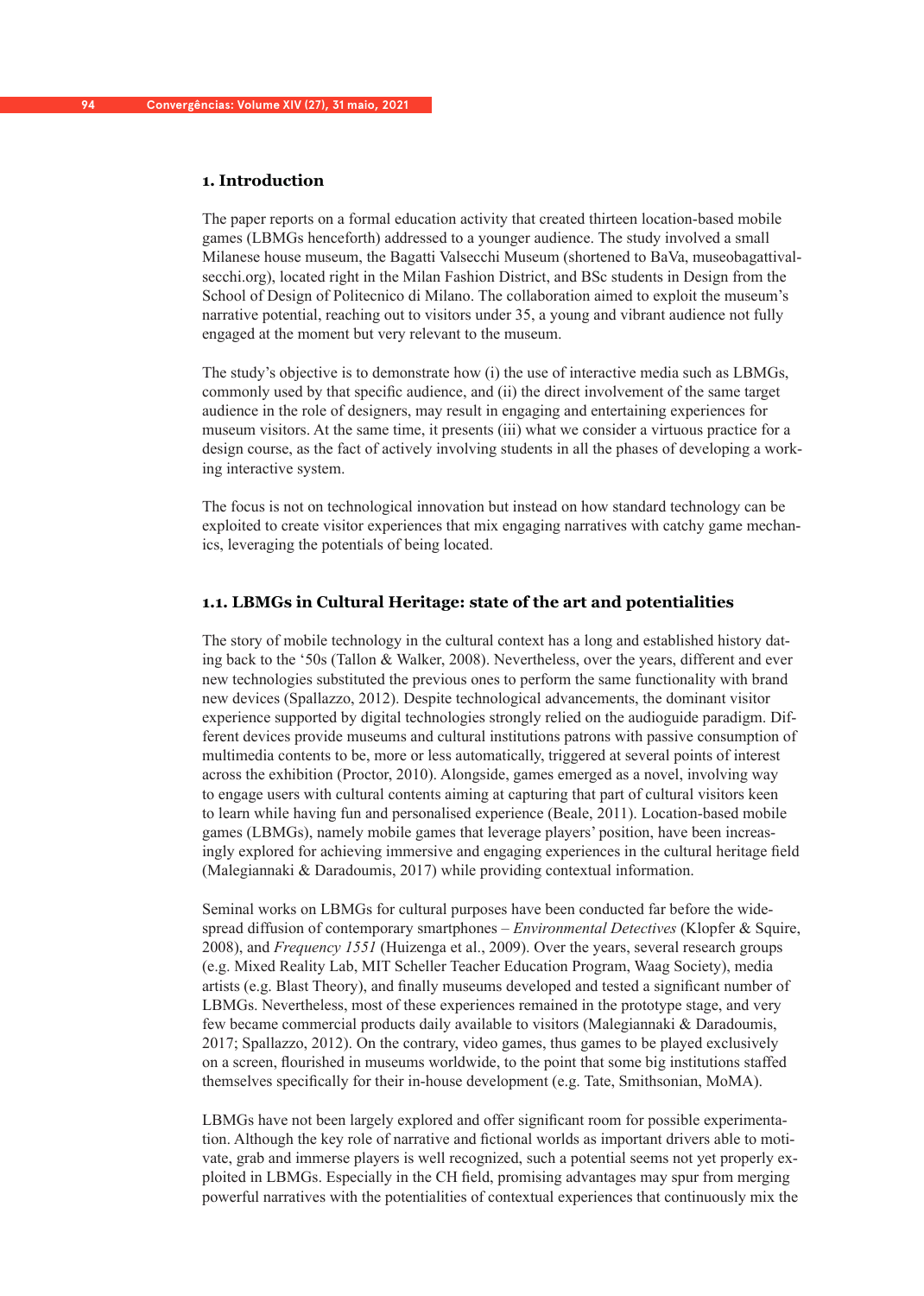physical and digital realms. The potentials of LBMGs for cultural purposes rely on their ability to foster playfulness (Sicart, 2014) and mix engaging play activities with the richness of the contingent world. This condition can trigger active engagement, motivation, and situated learning (Lave & Wenger, 1991). LMBGs can indeed embed the acquisition of knowledge in authentic environments, a potential that has also been highlighted by Klopfer (Klopfer, 2008) as essential to augment the learning experience, be it in a formal or informal context. The role of the context is even more critical for those places that preserve a rich history made of objects and people, as in the case of the Bagatti Valsecchi Museum, the venue of our experimentation.

## **1.2. The setting: Bagatti Valsecchi Museum**

The Bagatti Valsecchi House Museum results from Fausto and Giuseppe Bagatti Valsecchi's creative minds, an ambitious project that took the Renaissance as a reference. Mixing authentic pieces from that period and details personally designed by the brothers, the house appears as a middle ground between the collection and the personal aspiration. Still, we must not forget that, primarily, it was a context of lived life: the Bagatti Valsecchi family inhabited the house until 1974. After that date, the house was restored to the original condition in which the creative ancestors left it and transformed into a contemporary museum. A small, precious house museum frozen in the past, and, eventually, not so effective in communicating its uniqueness. The rich amount of stories and experiences of living lives contained in the house are worthy of being unveiled.

The museum is today willing to enhance the narrative potential of the place, making evident what we can call *genius loci*, the spirit of the site. Making visitors perceive the museums' rooms as something more than a simple collection of objects on the show has been the driving force of the collaboration between the museum staff and Politecnico di Milano, from which the experience here discussed took his cue. The critical point is that the museum is nowadays particularly attractive only for an older target group, and it is willing to engage young people with a rich schedule of initiatives. In this context, the community *Speechati,* composed of people under 35, has been created to transform the museum into a living space for culturally relevant social engagement in the evening hours.

Given these ambitious aims, we decided to address the brief by involving young designers, so the same target audience, in the design and implementation of LBMGs.

## **2. Educational context and methodological approach**

From 2013 to 2017, we conducted a research-through-design activity aimed at exploring the potentialities, constraints, and implications of LBMGs as communication means able to convey values and stimulate players towards meaning-making (Spallazzo & Mariani, 2018). Our study took place in a formal education setting, in the context of the School of Design, Politecnico di Milano, within the elective course "Augmented Reality and Mobile Experience". Collecting students from the four courses of the BSc in Design (Product, Interior, Communication, and Fashion), the course aimed at providing the basics of designing mobile UX in the complex interplay of hybrid reality. Whilst the first four years focused on LBMGs addressing societal issues, in the last year of experimentation (2017) we drew our attention to exploring how such games could be used within the cultural heritage field, and museums in particular (Malegiannaki & Daradoumis, 2017). Moreover, considering the BaVa desire to reach out to a broader audience, like that of under 35, we opted for addressing the activity adopting a co-design approach, actively involving end-users and cultural heritage professionals through the different stages of the design process (Ciolfi et al., 2016; Vargo & Lusch, 2004). Therefore, starting from analysing BaVa's needs, competencies and experiences, the course became a space where part of the audience (designers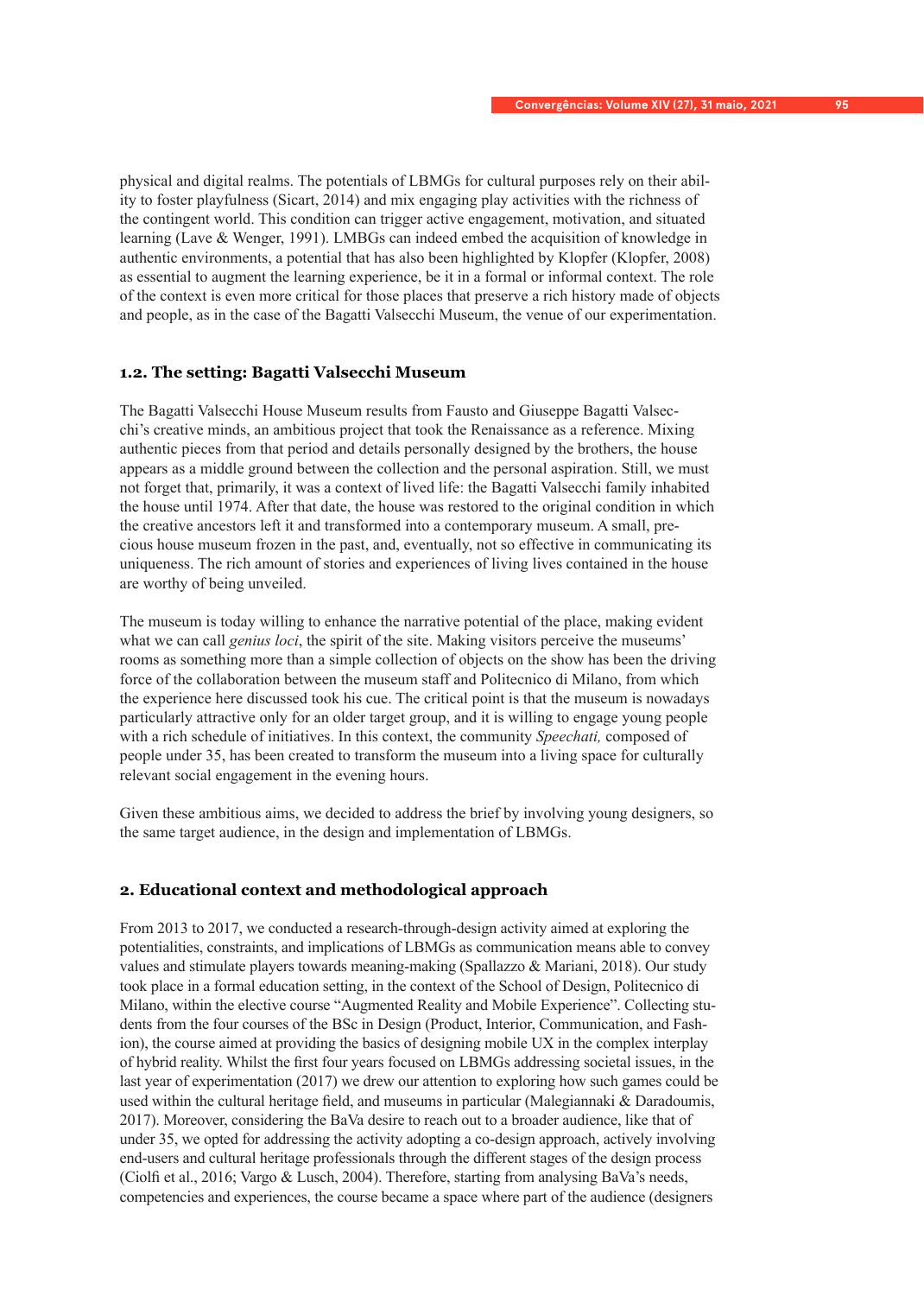under 35) designed in constant interaction with the stakeholder (museum staff). The intent was to encourage designers to conceive LBMGs as entertaining solutions for visiting the museum based on a wise union of intriguing narratives and challenging mechanics.

The course was structured in four main consecutive steps: (1) design brief, (2) concept development,  $(3)$  prototype creation, and  $(4)$  testing with peers and end-users. The design brief  $(1)$ from Bagatti Valsecchi museum drafted the desire to disclose stories about the history of the house to the visitors, making its story and that of its past inhabitants emerge from the collection. Accordingly, students were encouraged to get acquainted with the museum and its history, while establishing a connection with its staff, as paramount experts.

Relying on the information collected by mixing interaction with the museum personnel and desk research, each design team developed an original concept (2), identifying significant aspects to be told. Such elements are on the ground of the definition of fictional worlds and narratives and game mechanics, then implemented into playable LBMGs (3).

In such a frame, we asked designers in training to reflect on what it means to learn by playing as a way for grasping knowledge on the topics covered by games (Bogost, 2007) while having fun (Koster, 2005). An approach that capitalises on their being both designers and part of the potential audience for which the game experience is intended. The LBMGs obtained were (4) tested in two different stages: first with peers, then with end-users. Developing and testing prototypes is indeed a source of knowledge with a twofold aim: verifying that the games work in terms of game mechanics and that the knowledge meant to be conveyed effectively emerges as a result of the player's interpretation. The first step was accomplished before going public, involving students as players of at least two of the 13 working prototypes. In doing so, it started the iterative process of tests and data analysis, which led to the prototype implementation. During the playtest four LBMGs (*Next, please*; *The fire of eternity*; *The crime*; *Wreck this BaVa*) were selected, in accordance with the museum staff, to be played again in the museum during a public event specifically addressed to the under-35 community of the museum, *Speechati*.

#### **2.1. Technical limitations and design implications**

Given the above-described approach that strongly relies on working prototypes and an iterative process of tests and correction, it was mandatory to find support tools to allow students, with a design background and almost no programming skills, to achieve a working system.

In the previous editions of the course, the students used and tested mainly two tools: *ARIS* by Field Day, and the CMS of the *Mobile Learning Academy* by *7scenes*. They demonstrated to be useful and powerful tools to create LBMGs and narrative location-based experiences in an educational setting (Ceconello et al., 2015; Mariani & Spallazzo, 2016). But they also caused limits in the creativity of designers: defined game mechanics, as well as rigid templates and widgets, influenced the design possibilities. As a consequence, since 2016, we looked at tradeoff solutions between ease of programming and expressive possibilities. We firstly identified *Taleblazer*, developed in the context of the MIT Teacher Education Program (Medlock-Walton, 2012), then discarded in favour of MIT *App Inventor*, upon which it is based. Born as an academic project, MIT *App Inventor* is a drag-and-drop visual programming tool for building functional mobile apps running on Android devices. Focusing on the app programming logic rather than on the coding language and its syntax empowers those who don't have a programming background to design a working application (Pokress & Veiga, 2013).

During the projects' development, *App Inventor* demonstrated to be valuable for supporting the different game concepts. Nevertheless, it showed some limitations. The most obvious restriction is the possibility to deploy the working app on Android OS only, a condition that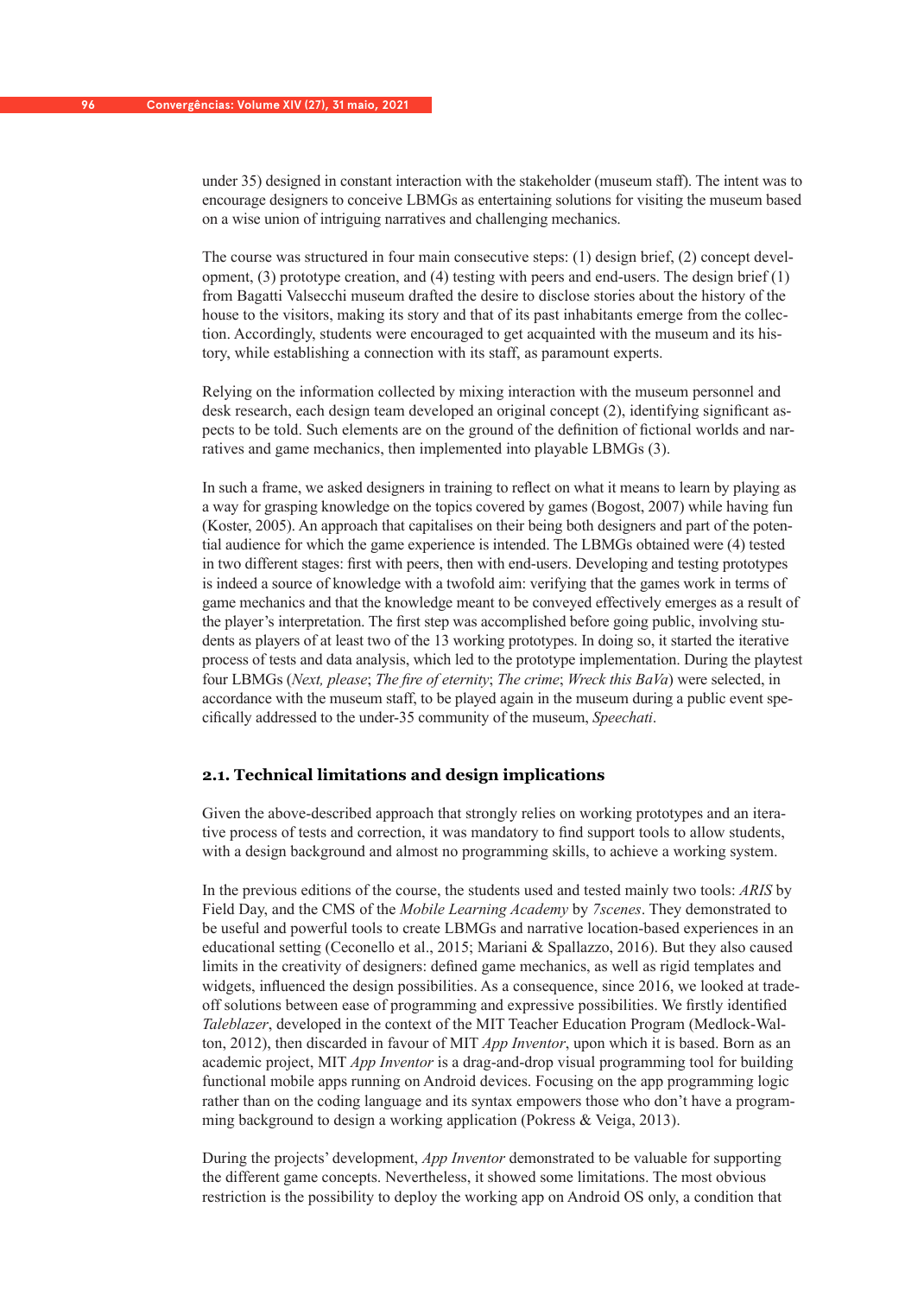prevented almost half of the students from testing the prototype on their mobile device. Furthermore, *App Inventor* does not allow perfect management of the app GUI – especially for demanding designers – and it poorly supports the interface responsiveness to a variety of devices and screen resolutions.

Lastly, developing the games, it emerged the need of including and consequently prototyping AR experiences. Some students used systems relying on *App Inventor* but integrating AR functionality, such as *Vedils*. Others complemented the game by employing software as *HP Reveal* or *Blippar*.

# **2.2. Assessment strategy**

The experimentation involved a total of 55 students (f:38, m:17) with different design backgrounds, split into 13 groups of 4 to 5 people. Considering the objective of entertaining the museum visitors, transmitting information and knowledge in the meanwhile, our research aim was twofold:

Exploring how narrative and mechanics can be designed for developing working LBMG aimed at enhancing cultural heritage while engaging visitors in compelling and entertaining experiences (Spallazzo & Mariani, 2018);

Verifying how the games developed were perceived by the end-users.

To answer these objectives, we analysed the process of making LBMGs and the games themselves using mixed methods for collecting multiple forms of primary data and conducting triangulation with the literature (Rothbauer, 2008). The game design followed a co-design approach, capitalizing on the specific knowledge that each participant could bring in. The museum staff as contents experts, and students as in-training designers matching the age group of the end-users.



**FIGURA 1** The design process and the methods applied to collect data throughout it

During the iterative design cycles, we performed three-month interpretive ethnography and participant observation to assess the overall process, looking at each LBMG as a case study. Questionnaires were employed to gauge the various interplays these games triggered, especially their ability to entertain, engage, communicate and inform. Data collected provided a deep understanding on crucial aspects: from the interaction with the museum environment and objects to the one with the stories of who inhabited it, up to the one with other visitors. In parallel, rapid ethnographies and informal interviews with players served to complement the results from questionnaires.

On a closing day, the museum hosted a playtest in which each of the 13 LBMGs designed was tested in a peer evaluation activity. The schedule was structured so that each game was played by two design teams in subsequent playtests, resulting in 26 game sessions and 104 post-experience questionnaires enquiring the game playability and their communicative effectiveness, specifically exploring players' interpretation of the games. During the playtest, four LBMGs were selected, undergoing a further iterative process of improvement in view of the aperitif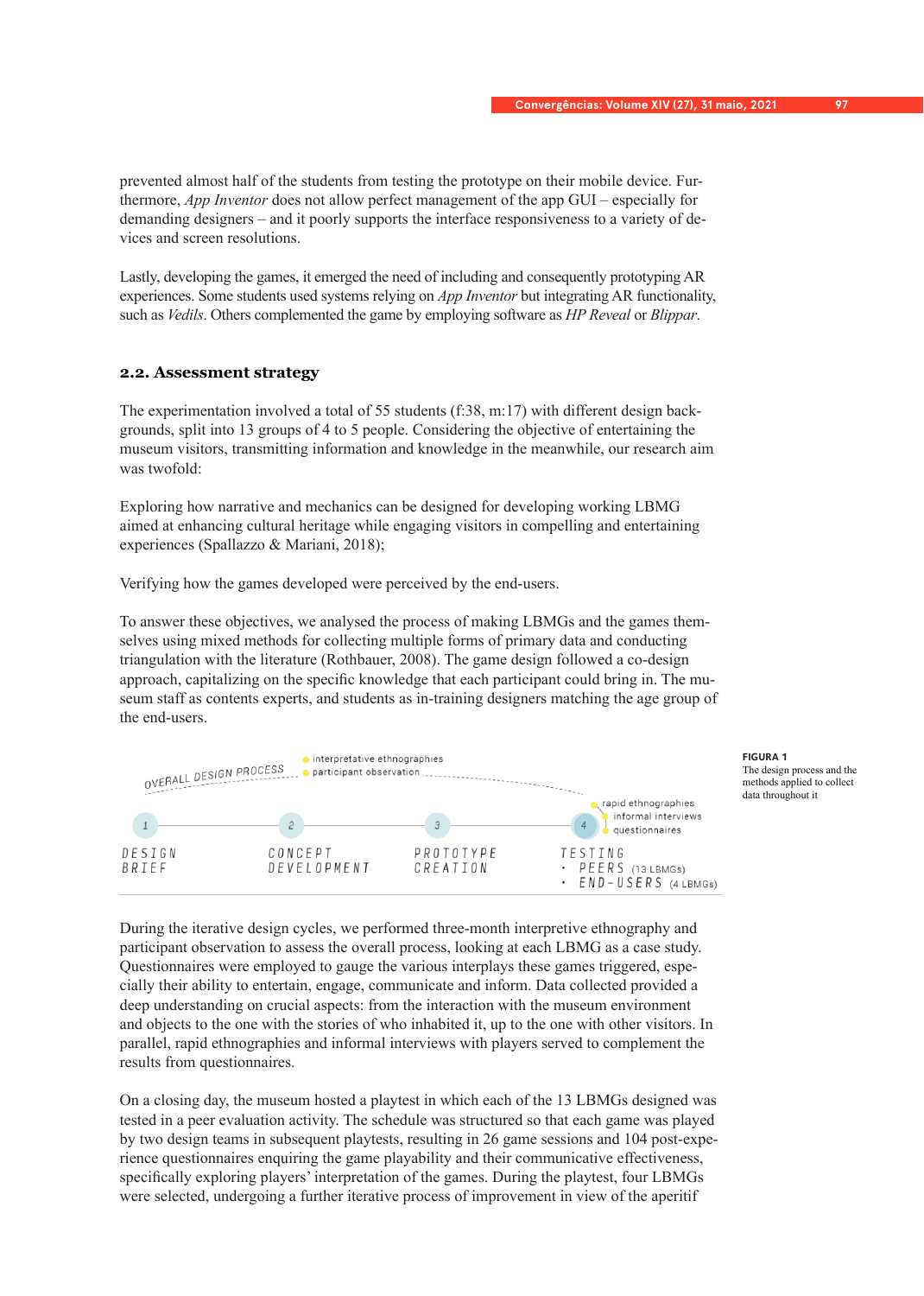evening during which they were staged for the museum under 35 community. The event gathered about 100 visitors. Nearly half of them filled our evaluation form, resulting in additional 53 questionnaires (25 for *The fire of eternity*; 12 for *The crime*; 9 for *Next, please* and 7 for *Wreck this BaVa*), and several informal interviews.

**FIGURA 2** Students preparing for the playtest session in the grand salon of Bagatti Valsecchi Museum



## **3. LBMGs staging at BaVa: critical results**

The educational activity resulted in 13 working LBMGs aimed at telling stories about the house and its assets. They all share a creative use of technologies already employed in the cultural heritage field, proposing a different approach. Rather than being tools for in-depth analysis or consultation, they become a way to access content pointing visitor's attention to unexpected details or presenting facts from unusual standpoints. Each original concept developed belonged to a different game genre, and making more or less extensive use of narratives explored different social configurations. We synthesise here the results achieved, taking as reference the four LBMGs chosen by the museum for the public event. In the following, we underline those elements that, according to the results of the questionnaires and insights gained in the interviews, contributed to making them engaging and pleasurable.

## **3.1. The fire of eternity. Compelling narrative and AR**

The first game revolves around a fictional world so captivating and well developed to become the pivot of the whole playful activity, favouring engagement and immersion. *The fire* of eternity – Il fuoco dell'eternità (Bellosi et al., 2017) tells of Fausto and Giuseppe, brothers and skilled collectors. One day they received a shady merchant who presented the two with a contract in which he promised the eternal immutability of their beloved home in exchange for its custody. After signing the agreement, the house came to life, and the souls of Fausto and Giuseppe got trapped in it, and there they still are, waiting for a brave person able to break the spell. Players who enter the museum are asked to put themselves to the test in this mission, interrogate the objects, and finally free the two trapped souls.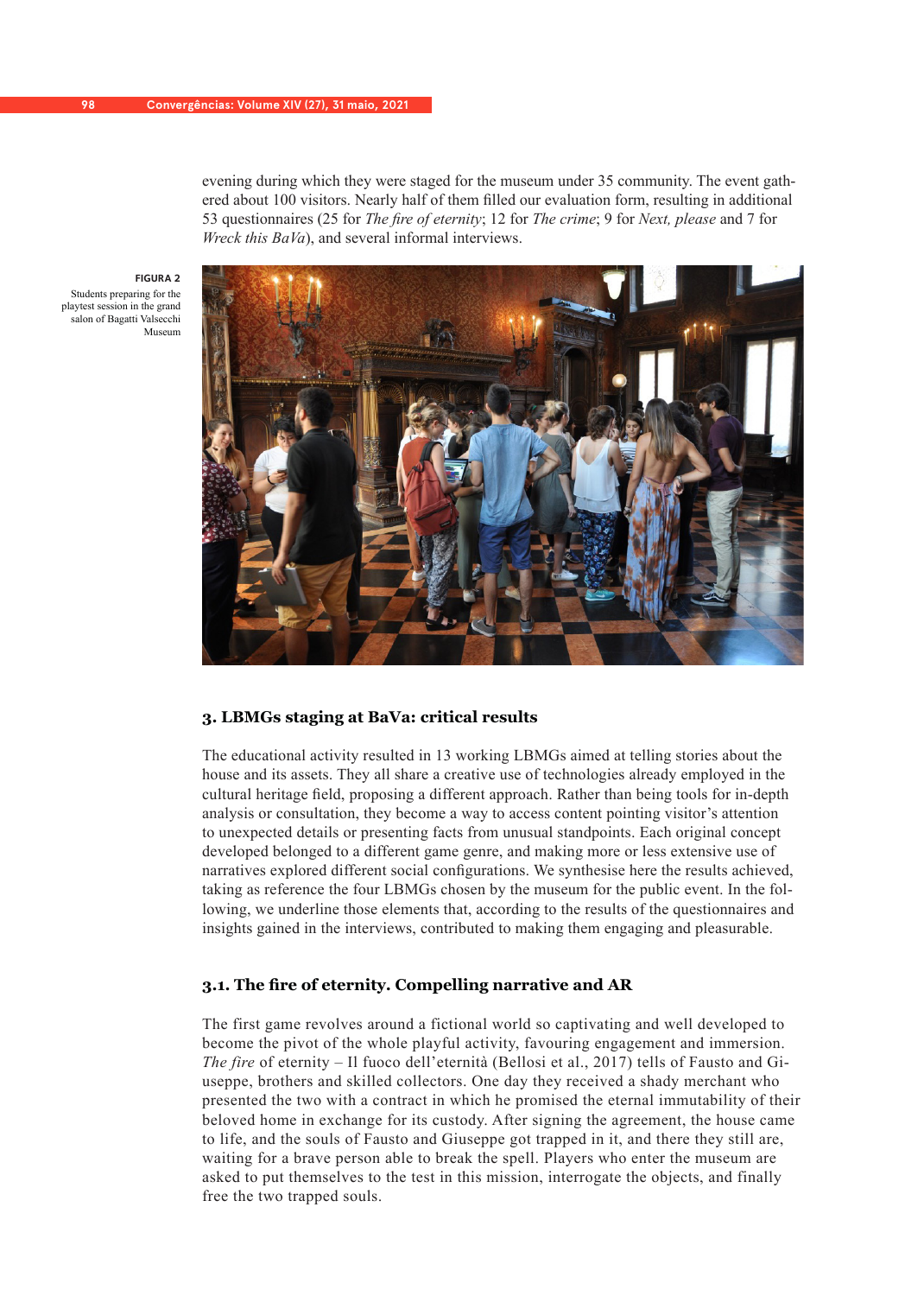The story involved players in an augmented reality LBMG based on interviews with objects and mini-games. The mainstay of the game relies on its ability to create an engaging game narrative, well situated in the space, and digitally attached to the museum assets, their cultural value, and significance. *The fire of eternity* was the most played game during the public event. The questionnaires' results underline that players mostly appreciated its fictional world, defined as "compelling and thrilling, and, fortunately, not too easy". They also highlight the role of AR that "allows to plunge into the narrative", with "animations of paintings that are perfect, and create a whimsical and involving atmosphere". Players also appreciated the graphic and the ability of the game "to foster a novel visiting approach", that "allows to look at the museum from a different and stimulating standpoint".

# **3.2. The Crime. Educational and detail-oriented**

Inspired by board games such as *Cluedo*, designers exploited game mechanics as interviews, mysteries and riddles that make the game engaging and the tangible and intangible heritage emerge while unfolding an intriguing story. In *The Crime* – *Il Misfatto* (Banfi et al., 2017), the players are given a booklet with a request for help. The ghosts of Fausto and Giuseppe Bagatti Valsecchi are invoking someone's assistance for discovering the culprit who replaced an object from their precious collection with a fake. To investigate the facts of the past, they must use a mobile device that awakens and permits them to interrogate the ghosts of the six suspects still wandering in the house. In doing so, the mobile becomes the access point to resources otherwise not visible (Spallazzo  $\&$  Mariani, 2020). Some game mechanics, such as interviewing objects and ghosts, are similar to the previous game. But the focus is here on the museum assets rather than the people who inhabited it since players have to uncover the culprit by looking for discrepancies in suspects' description of the objects and understanding clues.

In *The Crime*, designers emphasised the educational dimension, focusing players' attention on often unnoticed details. Players reported that the game made them discover and remember the museum's assets and rooms. Furthermore, they considered it fun and "a new enjoyable way to experience the museum, paying attention to details".



#### **FIGURA 3**

A group of students scanning a QR code to start testing the game The Crime (left), and students introducing players to the game Next, please (right)

## **3.3. Next, please. Characters and game mechanics**

The game Next, please – Avanti il prossimo (Brambilla et al., 2017) is designed as a quiz game, based on dialogues between the players and some of the characters who lived in the house. In the game, the current heir of the family, Pier Fausto Bagatti Valsecchi, is looking for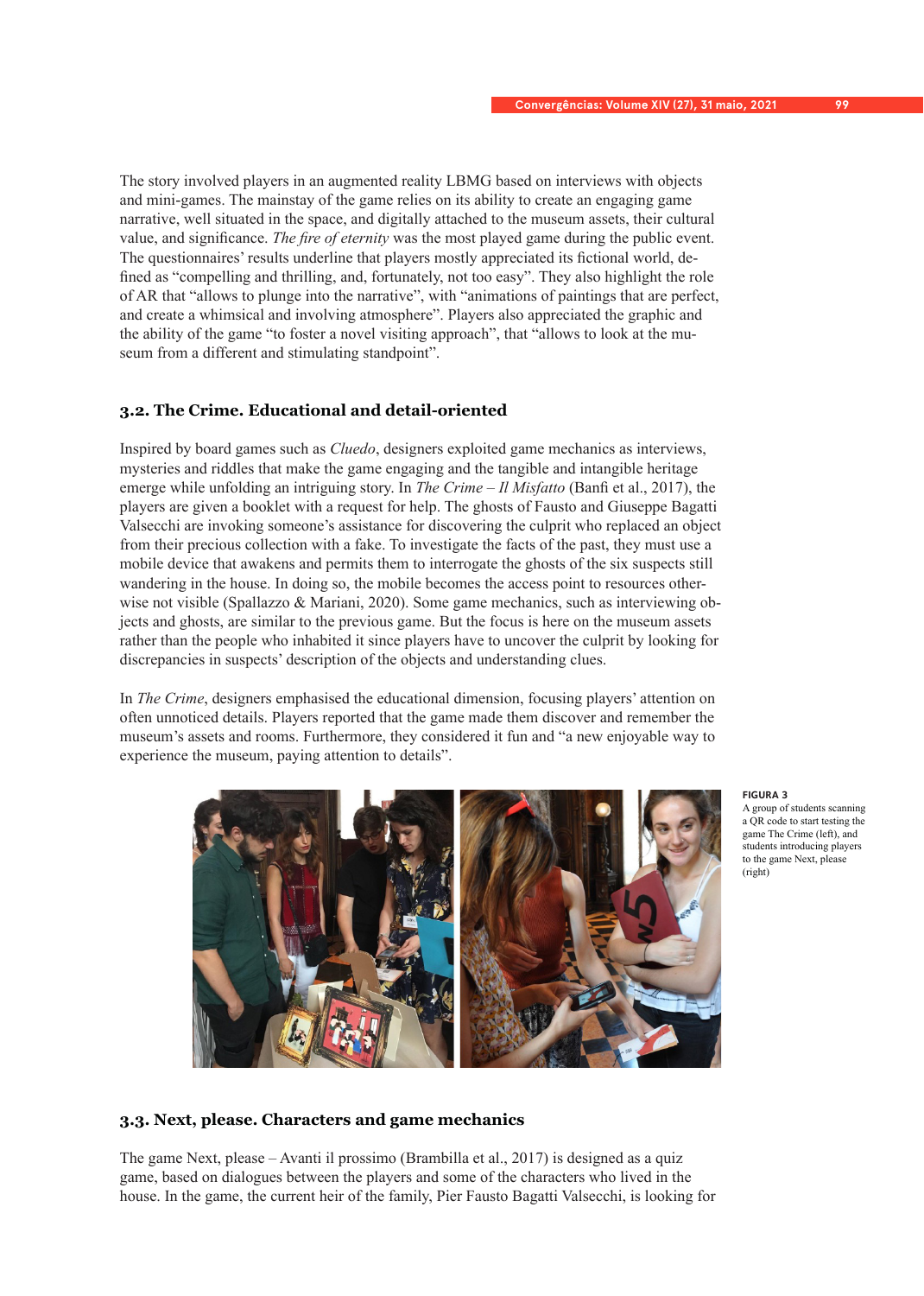a new guardian for the house, and the players are in the role of interviewees for having the job. Each dialogue conveys notions about the habits and traditions of the time and reveals the different personalities of those who once lived in the house.

The narrative sustains game mechanics chosen to make the game fast, enjoyable, and replayable. The game concept revolved around two main aims: (i) to create vivid and plausible characters and (ii) to allow players to return to the museum several times to play a game always different. Accordingly, the designers closely cooperated with the museum staff to collect extensive documentation on the house service personnel and build the characters. They put a characters' rotation mechanism in place to favour repeated visits: every day, characters shift, creating an ever-changing experience for visitors. By mainly focusing on characters and game mechanics, designers were able to design a "dynamic and enjoyable" game, perceived as "very innovative and involving" with "very ironic characters" "changing every day".

## **3.4. Wreck this BaVa. Social engagement and fun**

The game *Wreck this BaVa* (Guidi et al., 2017) is inspired by the *Wreck This Journal*, a pocketsized diary that offers a series of tasks that test the reader's skills and creativity. It is substantially a booklet that allows visitors to experience a different and unusual visit within and outside the museum. By exploiting physical and digital interactions, this playful activity requires visitors to draw, read stories, complete a series of puzzles, and perform mobile-based actions such as activating augmented reality contents. Players are also encouraged to use social networks to share photos, images and messages, thus increasing the visibility of the museum. Finally, the interaction activities allow the journal to be expedient to make the user interact with other visitors while they are in the museum.

Instead of looking for cultural relevance by building coherent fictional stories, *Wreck this BaVa*  uses the museum assets in a bold, sometimes shameless, way, as pure triggers of playful activities. Examples are taking a selfie with the painting, or activating AR mini-game over artworks. The mainstay of this location-based activity relies on its ability to trigger playful and enjoyable activities mainly aimed at having fun with friends. Comments from players reinforce the potential of the game for social engagement. They underline that the game is "enjoyable with friends" and "facilitates social engagement". Furthermore, the game is described as "an opportunity to get around the museum far and wide" and come back for repeated visits, since "the experience invites visiting the museum several times, to test new games and augmented features". It is also noticeable the designers' will to enhance the museum's outreach, by asking players to perform fun performances and tasks across the city, raising the museum's visibility and "advertising" its activities.

**FIGURA 4** Students performing one of the playful activities proposed by the game Wreck this BaVa

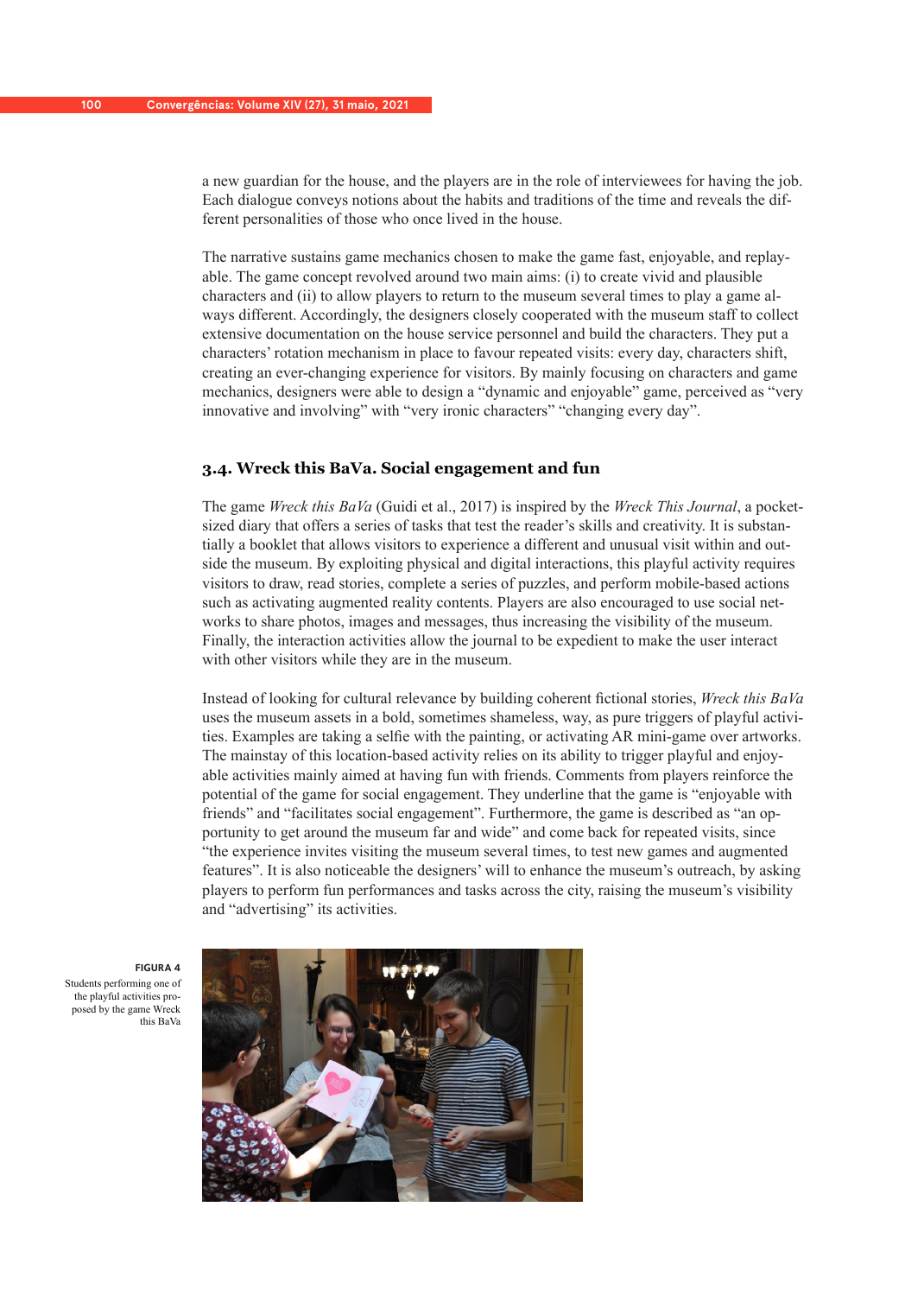## **4. Discussion: the roles of engagement and narrative**

The students were asked to imagine and design experiences in the BaVa museum telling the story of the museum and its contents while encouraging players to interact with the space, its elements and, sometimes, other visitors. Beyond each game's specific approach, the study highlights a general appreciation of the games, defined by players as captivating and fun, entertaining and unveiling unknown stories and highlighting hidden assets. We relate these achievements to three main elements: (i) the design approach based on the early involvement of both experts (the museum) and the target audience (the students themselves); (ii) a good orchestration of narratives and game mechanics, specifically designed to leverage the fascinating museum space and (iii) the ability of such games to stimulate social engagement. In the following, we discuss these three main issues.

## **4.1. Involving experts and audience in the creation process**

A recurrent issue of discussion in the cultural heritage field regards the frequent gap between the audience desiderata in terms of engagement and how museums deliver their contents (Sheng & Chen, 2012). To better cope with this matter, we structured the course and its design steps favouring the constant involvement of the museum experts. An approach that encouraged proficuous discussions and positively contributed to crafting captivating game worlds where fictional or semi-fictional stories were portrayed. The activity also nurtured the definition of game mechanics able to engage visitors in challenging gameplays, keeping coherence and consistency along the way. Moreover, it produced insights that may facilitate technology design and adoption for this domain. Significant benefits in terms of understanding of needs and expectations to meet came from students themselves. Because of their age and interest in the design field, they constituted a segment of the target audience the museum aimed to reach. One specific advantage regarded students' insights into how technology could be used to make visits and explorations of the museum engaging and entertaining, being instructive in the meanwhile. Throughout the course, we noticed that this peculiar twofold role of (i) designers and (ii) expected audience largely contributed to framing the existing gap between solutions for visiting museums and games as entertaining means, properly mixing the educational aim with the entertaining one. This overlapping favoured the design of games able to answer the needs and expectations of a varied target under-35, willing to get engaged while grasping knowledge.

## **4.2. A challenging interplay: bounding narratives and locations**

The LBMGs, objects of this study, were designed to sharply bridge the physical and digital dimensions, involving visitors in fascinating adventures. The aim was to obtain meaningful play experiences in terms of gaming activity rich in possibilities and choices, and meaning-making resulting from carrying out activities in the museum context while playing. Aligned with the findings from the game studies literature, the experimentation confirmed several elements served as a boundary between the physical and digital spheres. The strategy adopted was to encourage designers to operate on the museum contents, enhancing them. In particular, they were invited to leverage the value of inherent stories and objects, embedding them in charming and meaningful storyworlds. In designing culturally relevant games, fundamental was effectively bounding contextual information with evolving narratives and gameplays. From the game objects, the environment, and people's position in space, to narrative and game mechanics, every element entailed specific reasoning concerning how to significantly design their role and interaction coherently with the museum values, the fictional world, and the gameplay. Recognizing that narrative plays a pivotal role when communicating context, it became evident that mixing engagement and situated learning requires overcoming a straightforward,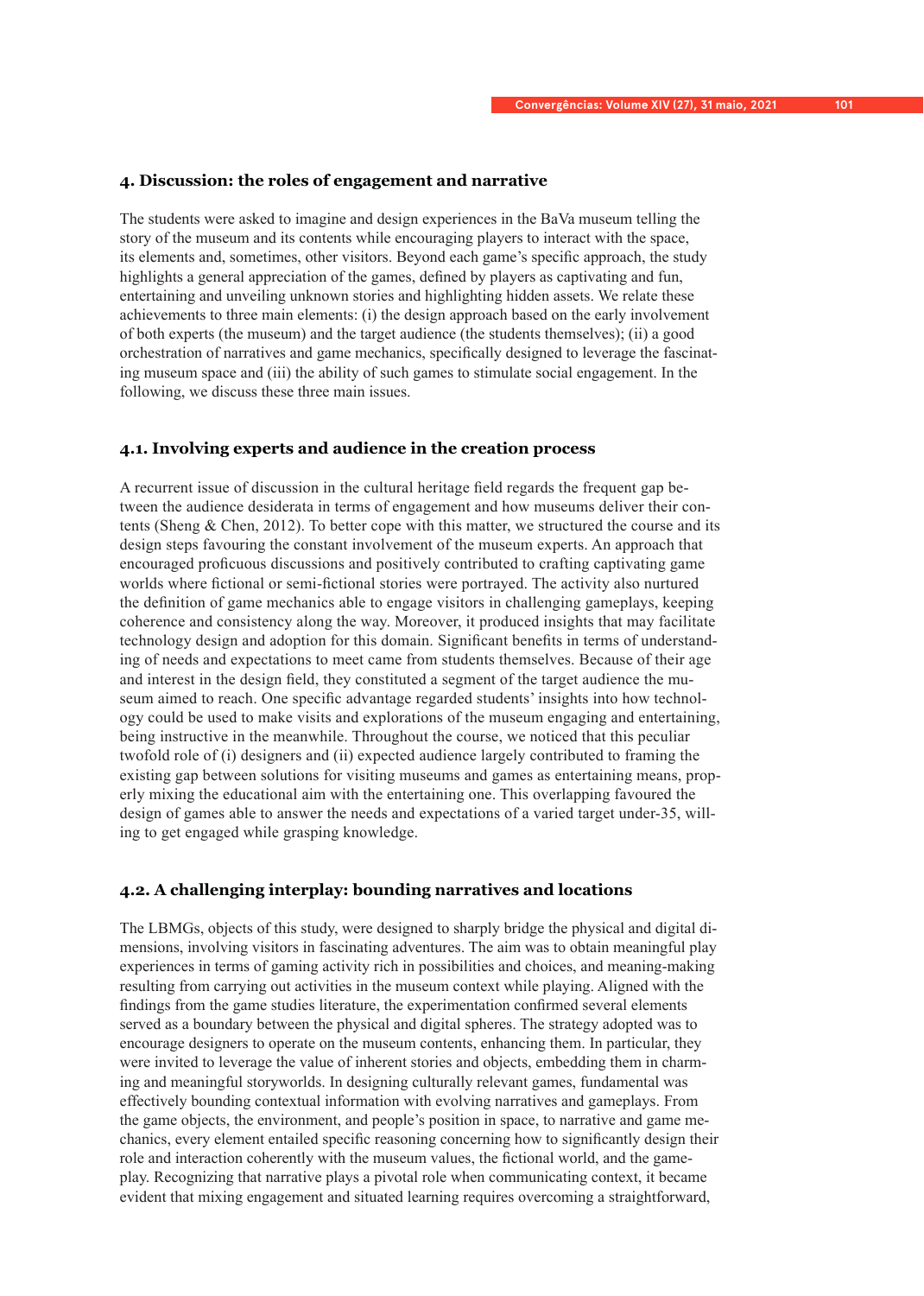solution-oriented attitude favoring a more strategic approach. By making extensive use of curiosities about the Bagatti Valsecchi extended family, assets, and house personnel, designers developed unique fictional worlds.

# **4.3. Prompting social engagement**

Since the design brief definition, the purpose beyond designing these LBMGs was that they should be played in the late afternoons or evenings, as an alternative, additional way to experience the house museums, without affecting the typical modalities of visiting. Furthermore, we asked designers not to substitute traditional museum technologies like apps and audio guides but rather to develop different solutions to further prompt social engagement within groups.

Indeed, one of the main features that make LBMGs engaging is their ability to favour and encourage social interaction (Spallazzo  $\&$  Mariani, 2018). In the museum context, games have proved to be an essential means for promoting and inducing sociality. A condition that clearly emerged during the aperitif night. While those who attended the event with friends found activities to be performed as a group, those who showed up alone were able to join others since the games were designed to be enjoyed by several people together.

Among the others, Wreck this BaVa stood as particularly provocatory on the sociality issue, with some activities aimed at having fun with friends, and others intended for encouraging social engagement with strangers, inside and outside the museum. Moreover, the game goes further, making players participate in activities that require sharing content on their social networks. On the one hand, the games transformed the cultural visit into an occasion for reinforcing strong social ties (Granovetter, 1983). On the other hand, they encouraged direct social engagement with strangers, both in the museum and outside the museum, and to share the experience on social networks. By doing so, they favoured the emergence of weak social ties (Granovetter, 1983) besides the strong ones, using the museum collection as a trigger.

## **5. Conclusions**

The article reports a study conducted in the context of a formal education activity that resulted in thirteen location-based mobile games for a small house museum, addressed to a young and young-adult audience.

During the experimentation and observation, we noticed that the effective early engagement of stakeholders in the design process could bring significant benefits, substantially informing and driving the design activities. Especially the involvement of the museum staff as experts while having a partial but significant overlap between the intended target audience and the designers themselves provided relevant insights, understanding, and awareness. These results align with previous studies that analysed the benefits of co-design in the cultural context (Ciolfi et al., 2016; Vargo & Lusch, 2004). As a consequence, this very interplay among stakeholders impacted the overall design activities: from the concept to the testing, assessment and consequent implementation, the discussion and interaction with the end-users gave first-hand understanding that inspired fascinating game-design trajectories.

Moreover, students especially capitalised on their being at the meanwhile part of the desired target audience for which the game experience is intended and the designers of such games.

In particular, designers in training were challenged to reflect on the possibilities and implications of crafting LBMGs which are set in a precise space, of which they tell and convey values, and therefore meant to be situated in the complex spot where learning and entertainment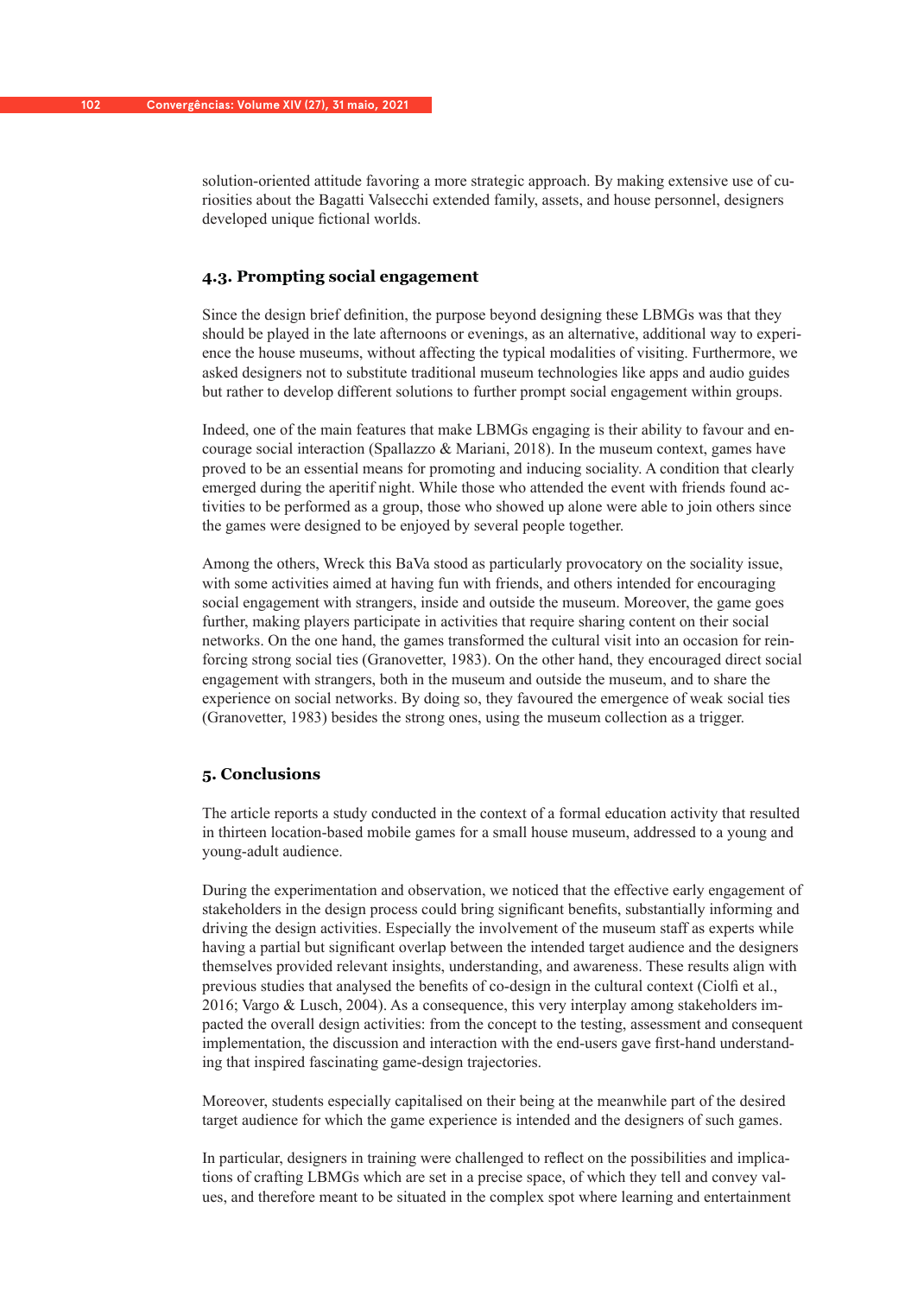encounter (Koster, 2005; Mariani & Spallazzo, 2016; Malegiannaki & Daradoumis, 2017). At this challenging but inspiring intersection, they were asked to design captivating LBMGs to provide knowledge on cultural heritage, enhancing and valorising the uniqueness of the Bagatti Valsecchi Museum.

The study effectively showed that a specific interactive typology of games as LBMGs, usually played by niches of users (Ceconello et al., 2015; Mariani & Spallazzo, 2016), can be opened up for meaningful purposes, as engaging established and new audiences in game-based experiences telling stories and values of cultural heritage. A crucial role is played by the rhetorics of expression that can be wisely and conscientiously embedded in games. An established knowledge on the communicative capacity of specific typology of games (Bogost, 2007) was extended to LBMGs, and hence appropriated for the scope, systematised and operationalised. Among the main results achieved, the experimentation provided us with a fundamental, better understanding of how to orchestrate narratives and mechanics for obtaining engaging and entertaining experiences for museum visitors. It emerged that when LBMGs are designed building their narratives and game mechanics as a whole, the values and fascinating spaces of the museum can be enhanced at the most. However, to reach such results and evidence-based understanding, it was strictly necessary to involve students in a complete design process. Only by going through all the phases of developing a working interactive system was it possible to have a real understanding of the range of possibilities, implications, and results of the practice. This remarks the focus on grasping knowledge on methods and approaches to design LBMGs as experiences able to engage the visitors in captivating, engaging narratives with catchy game mechanics, exploiting standard and accessible technologies within easy reach of museums, rather than advanced and expensive ones, more difficult to manage and operate.

The study further demonstrated the potential of LBMGs in prompting social engagement in a cultural milieu, involving players in activities that must be shared with friends and acquaintances, reinforcing strong social ties. At the same time, they also promoted the involvement of strangers through actions specifically designed to favour the establishment of weak social ties and direct social engagement with unknown people (Granovetter, 1983). This capability appeared clearly during the event that collected more than 100 visitors from the museum's under-35 community, involved in testing four LBMGs, playing, knowing something new about the collection and ultimately engaging socially with people not known before.

## **References**

Banfi, G., Chiodaroli, M., Lavazza, S., Quecke, A., & Vincenzi, M. (2017). The crime. Politecnico di Milano.

Beale, K. (Ed.). (2011). Museums at play: Games, interaction and learning. MuseumsEtc. Bellosi, A., Bonazzi, A., Gamba, D., Gramazio, R., & Morelli, P. (2017). The fire of eternity. Politecnico di Milano.

Bogost, I. (2007). Persuasive Games: The Expressive Power of Videogames. The MIT Press. Brambilla, G., Camera, V., Giuliani, C., & Mazzeo, L. (2017). Next, please. Politecnico di Milano. Ceconello, M., Spagnoli, A., Spallazzo, D., & Tolino, U. (2015). Playing Design. Mobile Serious Games to Valorize Design Culture in the Urban Space. 2nd International Congress on Digital Heritage 2015, 1–4.

Ciolfi, L., Avram, G., Maye, L., Dulake, N., Marshall, M. T., van Dijk, D., & McDermott,

F. (2016). Articulating Co-Design in Museums: Reflections on Two Participatory Processes. Proceedings of the 19th ACM Conference on Computer-Supported Cooperative Work & amp; Social Computing, 13–25. https://doi.org/10.1145/2818048.2819967

Granovetter, M. (1983). The strength of weak ties: A network theory revisited. In Sociological Theory (Vol. 1, pp. 201–233). Sage.

Guidi, S., Mapelli, D., Pernice, V., & Poma, V. (2017). Wreck this BaVa. Politecnico di Milano.